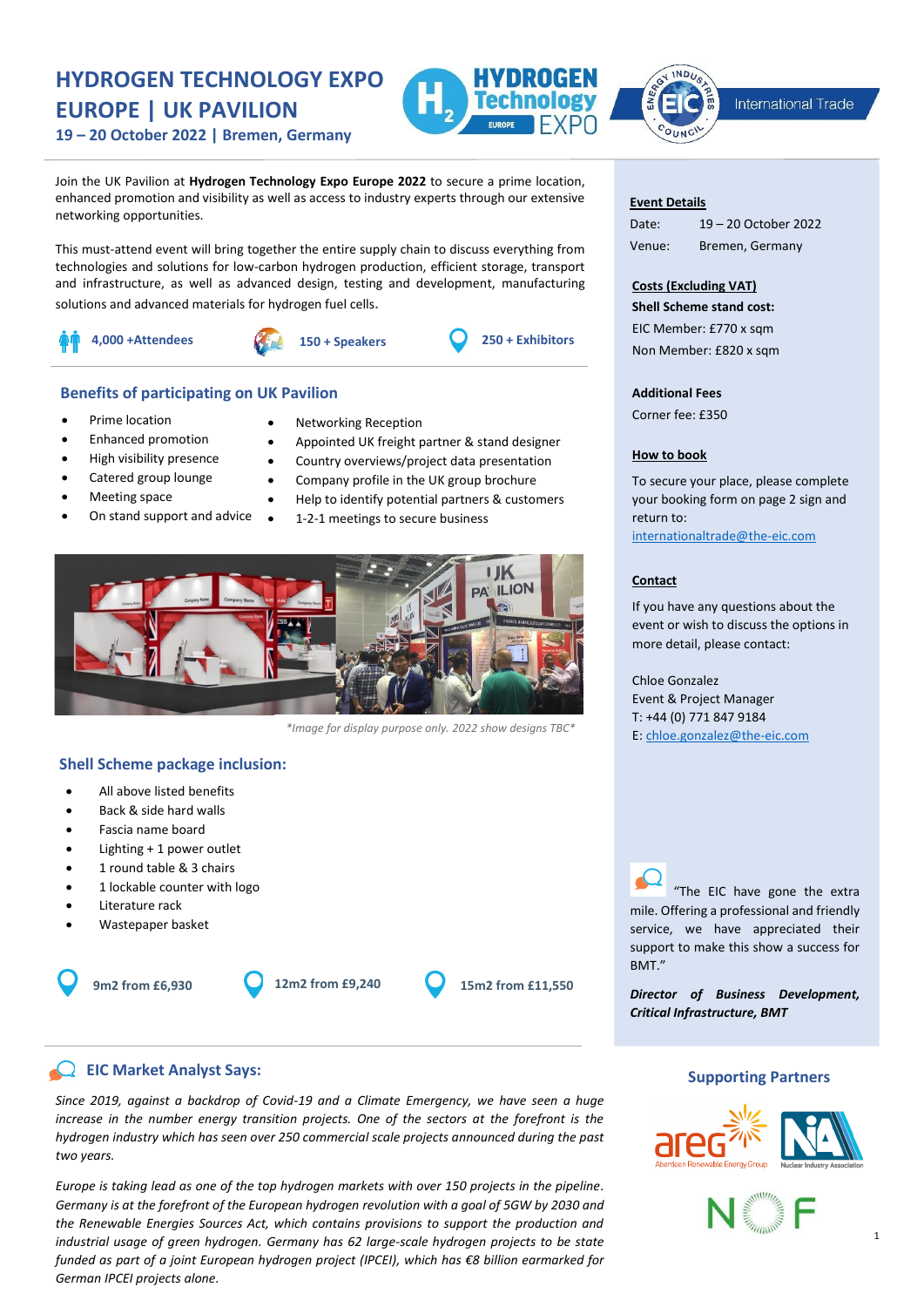## **APPLICATION FORM**

## **Please return your completed and signed application form to internationaltrade@the-eic.com**

Compulsory fields must be completed.

We wish to participate in the UK Pavilion at Hydrogen Technology Expo Europe 2022 and confirm that we accept the Terms and Conditions issued by the EIC below and the organisers (available on request).

As part of my participation in the event, I understand the EIC will need to share my information, company information, and any contacts in relation to the event with external partners specific to the event.

I understand and accept the below:

- If the show were to be cancelled by the organisers, EIC shall refund a percentage of the Charges to the Exhibitor, except that EIC shall not refund Charges to the extent that EIC has already committed expenditure or irrevocably agreed to commit expenditure in respect of the Exhibitor's attendance at the Event.
- If you were to cancel your participation because of quarantine issues, travel problems, or internal company decisions, and the show was still going ahead, you would not be guaranteed to receive any refund, you are 100% liable.
- Please note, if a quarantine is put in place in Germany and/or UK, the exhibitors will be responsible to cover any additional expenses. If you chose not to attend due to this, you will not be able to receive a refund.
- EIC reserves the right to make adjustments to your stand location, size and layout within the pavilion to be in line with local authority requirements and exhibition rules regarding the health and safety of exhibitors and visitors. Please note these may change up until the show start date, including new rules and restrictions.
- EIC reserves the right to change the UK Pavilion stand design and contractor.

| Signature:*      |        |       |
|------------------|--------|-------|
| Name (in caps):* | Date:* | Time. |

The Exhibitor warrants that the person submitting the Application Form is fully authorised (authorised signatory for the company) to enter into the Contract on behalf of the Exhibitor.

## 1. UK COMPANY DETAILS (FORMS WITHOUT UK REGISTERED COMPANY DETAILS WILL NOT BE ACCEPTED)

| Note: if you intend to have sub-exhibitors, please provide similar details for each sub-exhibitor. |    |    |    |  |
|----------------------------------------------------------------------------------------------------|----|----|----|--|
| 2. SPACE RESERVATION* (Please note that the minimum stand size is 9sqm).                           |    |    |    |  |
| We wish to apply for the following space and shell scheme example and state sqm                    |    |    |    |  |
| Our preferred stand numbers (in order of preference) are:                                          | 1. | 2. | 3. |  |

3. PAYMENT On receipt of your booking, EIC will invoice for the balance of charges. Payment is due within 30 days of invoice, if invoice is raised less than 30 days before the event, payment is due prior to the event date. Payment is required to be received before the date of the event. If the EIC has not received full payment prior to the event start date, EIC reserve the right to hold back exhibitor passes and access to the exhibitors stand. Full payment remains due and payable. All costs and fees below are excluding VAT.

## **Shell Scheme**

| EIC Member (£770 per sqm)                                                                                                                                                                                                                                                                                                                                       |          |  |
|-----------------------------------------------------------------------------------------------------------------------------------------------------------------------------------------------------------------------------------------------------------------------------------------------------------------------------------------------------------------|----------|--|
| Non-Member (£820 per sqm)                                                                                                                                                                                                                                                                                                                                       |          |  |
|                                                                                                                                                                                                                                                                                                                                                                 |          |  |
| <b>Additional</b>                                                                                                                                                                                                                                                                                                                                               |          |  |
| Corner Fee (£350)                                                                                                                                                                                                                                                                                                                                               |          |  |
|                                                                                                                                                                                                                                                                                                                                                                 |          |  |
|                                                                                                                                                                                                                                                                                                                                                                 | Total: £ |  |
| $\overline{10}$ $\overline{10}$ $\overline{11}$ $\overline{11}$ $\overline{11}$ $\overline{11}$ $\overline{11}$ $\overline{11}$ $\overline{11}$ $\overline{11}$ $\overline{11}$ $\overline{11}$ $\overline{11}$ $\overline{11}$ $\overline{11}$ $\overline{11}$ $\overline{11}$ $\overline{11}$ $\overline{11}$ $\overline{11}$ $\overline{11}$ $\overline{11}$ |          |  |

4. Costs listed are exclusive of VAT. Final invoice will include required VAT 20%

5. Please note: The safety of our event participants is paramount, and we are already undertaking measures to ensure the event fully complies with all health and safety protocols. Do not hesitate to contact our events team for more information.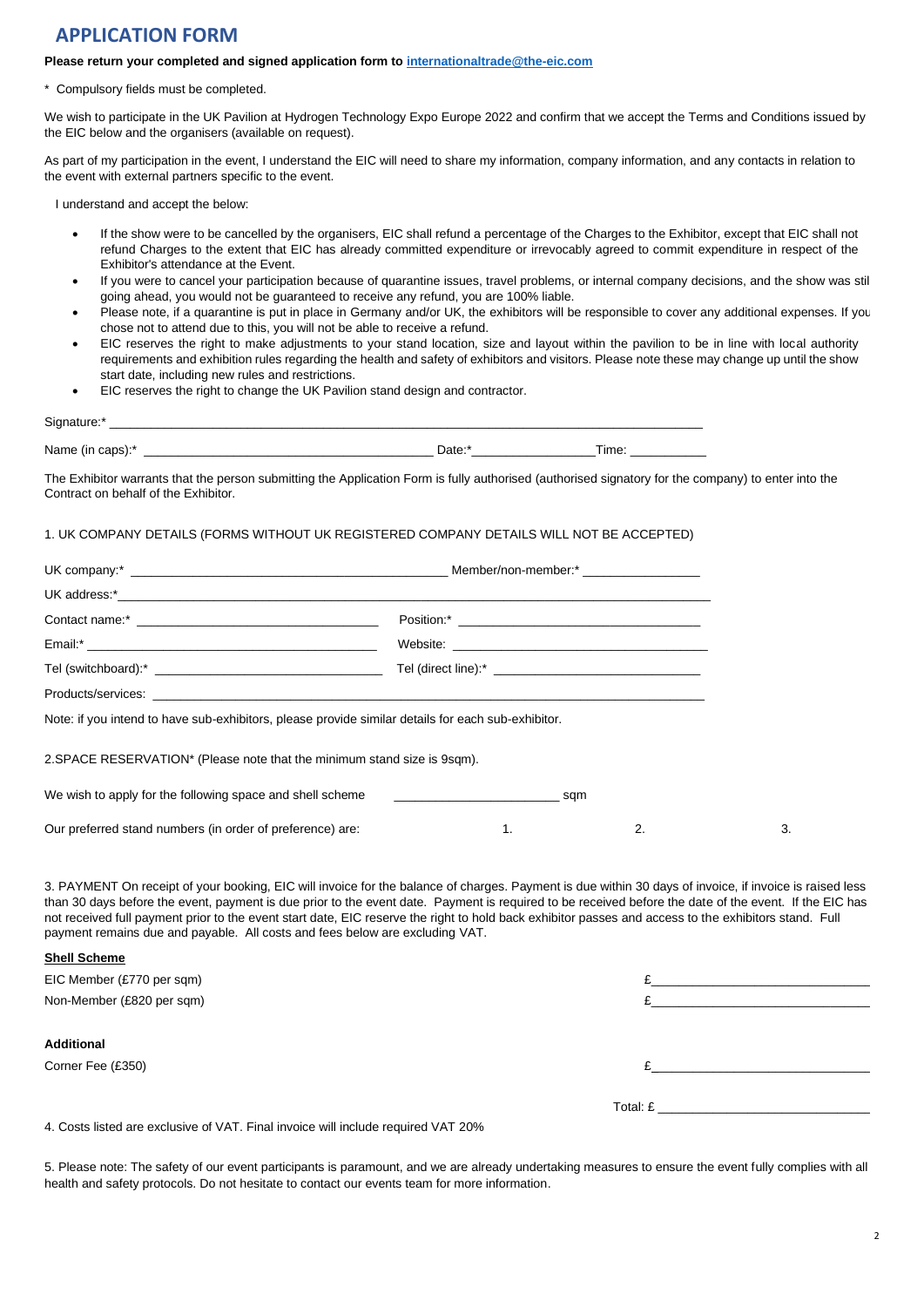## **Booking Terms & Conditions**

#### $\sqrt{2}$

#### **1. Interpretation**

1.1 In these Conditions, the following definitions apply:

**Application Form:** the application form completed by the Exhibitor.

**Charges:** the charges payable by the Exhibitor, as set out in the Application Form.

**Conditions:** these terms and conditions.

**Contract:** the contract between EIC and the Exhibitor, comprising the Application Form and these Conditions, formed in accordance with clause 2.

**Exhibitor:** the company specified in the Application Form.

**EIC**: Energy Industries Council, registered in England and Wales with company number 493459, whose registered office is at 89 Albert Embankment, London SE1 7TP.

**Event:** the event specified in the Application Form.

**Member:** a fully paid-up member of EIC.

Privacy Policy: the policy covering EIC's use of personal data which can be viewed at www.the-eic.com.

**Representative:** an individual employed by the Exhibitor who may attend the Event on behalf of the Exhibitor.

**Shell Scheme:** the modular stand system supplied to Exhibitors which may include carpet tiles and furniture.

**DIT:** the UK Government's Trade and Investment department and any subsequent or replacement department.

**'Force Majeure'** shall mean acts of God, flood, drought, earthquake or other natural disaster, epidemic or pandemic; terrorist attack, civil war, civil commotion or riot, war, threat of or preparation for war, armed conflict, imposition of sanctions, embargo, or breaking off diplomatic relations; nuclear, chemical or biological contamination or sonic boom any law or any action taken by a government or public authority including without limitation, imposing an export or import restriction, quota or prohibition, or failing to grant a necessary licence or consent; collapse of building, fire, explosion or accident; any labour or trade dispute, strikes, industrial action or lockouts (other than in each case by the party seeking to reply on this clause, or companies in the same group as that party); non-performance by suppliers or subcontractors (other than by companies in the same group as the party seeking to rely on this clause); and interruption or failure of utility service.

1.2 In these Conditions, the following rules of interpretation apply:

(a) words in the singular include the plural and vice versa and words in one gender include any other gender: and

(b) a reference to a statute or statutory provision is a reference to such statute or statutory provision as amended or re-enacted and includes any subordinate legislation made under that statute or statutory provision, as amended or re-enacted.

#### **2. Basis of Contract**

2.1 The Application Form is provided by the Exhibitor in accordance with these Conditions and constitutes as the contract between EIC and the Exhibitor.

1.2 After the Exhibitor submits an Application Form, EIC shall send the Exhibitor an email acknowledging that it has received the Application Form. 2.3These Conditions apply to the Contract to the exclusion of any other terms that the Exhibitor seeks to impose or incorporate, or which are implied by trade, custom, practice or course of dealing.

2.4The Exhibitor warrants that the person submitting the Application Form is fully authorised to enter into the Contract on behalf of the Exhibitor.

#### **3. Charges and Payment**

3.1 Upon booking your stand the EIC will require a deposit payment of 25%

3.2 EIC shall issue an invoice for all Charges. The Exhibitor shall pay any such invoice in full within 30 days of the date of the invoice.

3.3 If the Event can be attended by both Members and Non-Members and the Customer ceases to be a Member, the Customer shall, on request by EIC, pay any additional Charges applicable to non-Members.

3.4 EIC may adjust charges relating to the provision of space and stand construction based on actual costs and the Exhibitor shall pay any increase on receipt of invoice. The Exhibitor shall pay the costs of any additional site services, including but not limited to group telephones, refreshments and publicity, on receipt of invoice.

3.5 All Charges are subject to VAT at the applicable rate. 3.6 The Exhibitor must pay all Charges in cleared funds prior to the Event.

3.7 If the Exhibitor fails to make any payment due to EIC under this Contract by the due date for payment, then, without limiting EIC's remedies under clause 13, the Exhibitor shall pay interest on the overdue amount at the rate of 4% per annum above the base rate of National Westminster Bank Plc from time to time. Such interest shall accrue on a daily basis from the due date until actual payment of the overdue amount, whether before or after judgment. The Exhibitor shall pay the interest together with the overdue amount.

3.8 EIC may deduct from any sums due or which may become due to the Exhibitor under this or any other contract with EIC, any sum which is due or which may become due to EIC from the Exhibitor under this or any other contract.

#### **4. Exhibitors**

4.1 The Exhibitor must be established and registered in the UK. Non-UK residents may attend the Event as Representatives.

4.2 If any Representative has any dietary or access requirements, the Exhibitor shall notify EIC of such on request by EIC.

4.3 The Exhibitor shall be fully responsible for obtaining any permits, visas or other authorisations required for its Representatives, guests and any sub-Exhibitor to attend the Event and for ensuring that these are valid and up to date. EIC shall not be responsible for any losses suffered by the Exhibitor as a result of the failure to obtain any such permits, visas or other authorisations or their withdrawal.

4.4 The Exhibitor shall be fully responsible for ensuring that each of its Representatives, guests and any Sub-exhibitor are fit for travel, including but not limited to obtaining any necessary immunisations, vaccinations or medication required or recommended for travel to the area in which the Event is held.

4.5 The Exhibitor shall procure that each Representative adheres to all rules, procedures and policies that are notified to the Exhibitor or the Representative and shall comply with all reasonable and lawful instructions given by any employee, officer or representative of EIC or the Event organiser or host (if not EIC).

4.6 The Exhibitor shall procure that its Representatives do not use any photographic equipment, mobile or other device to record or transmit any data, images or presentations given at the Event without prior written permission from EIC.

4.7 The Exhibitor shall be responsible for completing any information required by the Event organiser within any deadlines specified by the organiser or EIC.

4.8 EIC may refuse entry to, or expel from the Event, any Exhibitor and/or Representative whose conduct breaches, or (in EIC's sole discretion) is likely to breach, clause 4.5 or whose conduct prejudices the proper and safe running of the Event or the enjoyment of the Event by other attendees. If this occurs, EIC shall not refund any Charges to the Exhibitor.

4.9 If the Exhibitor is permitted to invite guests to the Event, the Exhibitor shall be responsible for the conduct of its guests and for ensuring they comply with the relevant provisions of this **Contract** 

4.10 The Exhibitor shall be responsible for the conduct of its Sub-Exhibitors (if any) and for ensuring they comply with the relevant provisions of this Contract.

.<br>4.11 The Exhibitor shall indemnify and keep indemnified EIC (and any third parties including the Event organiser or host and other attendees) against any claims, losses, damages, costs (including all reasonable legal costs), expenses, demands or liabilities resulting from or arising from any breach of this clause 4.

4.12 The Exhibitor shall be fully responsible for ensuring that each of its Representatives and guests:

(a) Are fit for any travel to the event, including but not limited to obtaining any necessary immunisations, vaccinations or medication required or recommended for travel to the area in which the Event is held.

(b) Adheres to all rules, procedures and policies that are notified to the Sponsor or the Representative and shall comply with all reasonable and lawful instructions given by any employee, officer or representative of EIC or the Event organiser or host (if not EIC).

(c) COVID 19 – follow all local authority guidelines for exercising safe social distancing in place at the time.

#### **5. Sub-Exhibitors**

5.1 The Exhibitor may permit additional companies ("Sub-Exhibitors") to display or exhibit goods within its stand. 5.2 Any Sub-Exhibitors must be approved by EIC in writing in

advance of the Event.

5.3 The Exhibitor shall pay an additional charge to EIC for each Sub-Exhibitor.

#### **6. Event**

6.1 EIC reserves the right to make changes to the published programme of the Event (including, but not limited to changes to the number of stands, timings, speakers or venue) at any time and does not guarantee the quality or the content of the Event or the number of other exhibitors or attendees.

6.2 The views and opinions expressed by any speaker, exhibitor, sponsor or attendee at the Event are their own. EIC shall not be responsible for any advice given or view expressed by any speaker, exhibitor, sponsor or attendee at the Event or in any material provided to the Exhibitor or its Representatives.

6.3 EIC has the right to cancel the Event due to circumstances beyond its reasonable control (which, for the avoidance of doubt, shall include insufficient numbers of bookings by Exhibitors or attendees). In such circumstances, if the Event is rescheduled, the Exhibitor may attend the rescheduled Event. For the avoidance of doubt, the Exhibitor shall not be entitled to a refund of Charges or any other expenses if it cannot attend the rescheduled Event.

If the Event is not rescheduled, EIC shall refund to the Exhibitor a percentage of the amount paid depending on costs and charges the EIC has already paid and/or committed to. For the avoidance of doubt, any refund shall be limited to the Charges paid, and shall not include travel, accommodation or other expenses (such as shipping or transport) incurred by the Exhibitor in connection with the Event, and EIC shall not refund charges to the extent that EIC has already committed expenditure or irrevocably agreed to commit expenditure in respect of the Exhibitor's attendance at the Event.

6.4 If the Event organiser or host cancels the Event (including due to force Majeure reasons), EIC shall refund the Exhibitor a percentage of the amount paid depending on costs and charges the EIC has already paid and/or committed to. The EIC shall not refund Charges to the extent that EIC has already committed expenditure or irrevocably agreed to commit expenditure in respect of the Exhibitor's attendance at the Event. It would be done on a sliding scale; it would depend on the amount of money that has been paid/contractually committed to the organisers & contractors, and the amount that will be refunded to us. The EIC are also able to retain costs to cover their own Administration and event management fees. From the point the exhibitor signs the application form they are then liable for all costs relating to the event.

6.5 If the Event organiser or host postpones the Event (including due to force Majeure reasons), EIC shall refund a reasonable proportion of the Charges to the Exhibitor, except that EIC shall not refund Charges to the extent that EIC has already committed expenditure or irrevocably agreed to commit expenditure in respect of the Exhibitor's attendance at the Event. It would be done on a sliding scale; it would depend on the amount of money that has been paid/contractually committed to the organisers & contractors, and the amount that will be refunded to us. The EIC are also able to retain costs to cover their own Administration and event management fees. From the point the exhibitor signs the application form they are then liable for all costs relating to the event.

6.6 EIC may provide an exhibitor manual including additional information about the Event and the Exhibitor's responsibilities. The Exhibitor shall be responsible for reading and complying with any exhibitor manual and EIC shall not be responsible for any failure by the Exhibitor to do so.

### **7. Exhibition Stand and Space**

7.1 Individual stands are allocated on a first-come, first-served basis. EIC shall use its reasonable efforts to provide the size of stand and Shell Scheme (if applicable) requested by the Exhibitor but cannot guarantee in advance the hall, position, Shell Scheme (if applicable), configuration of stand or total stand size. EIC may adjust Charges based on actual costs in accordance with clause 3.3.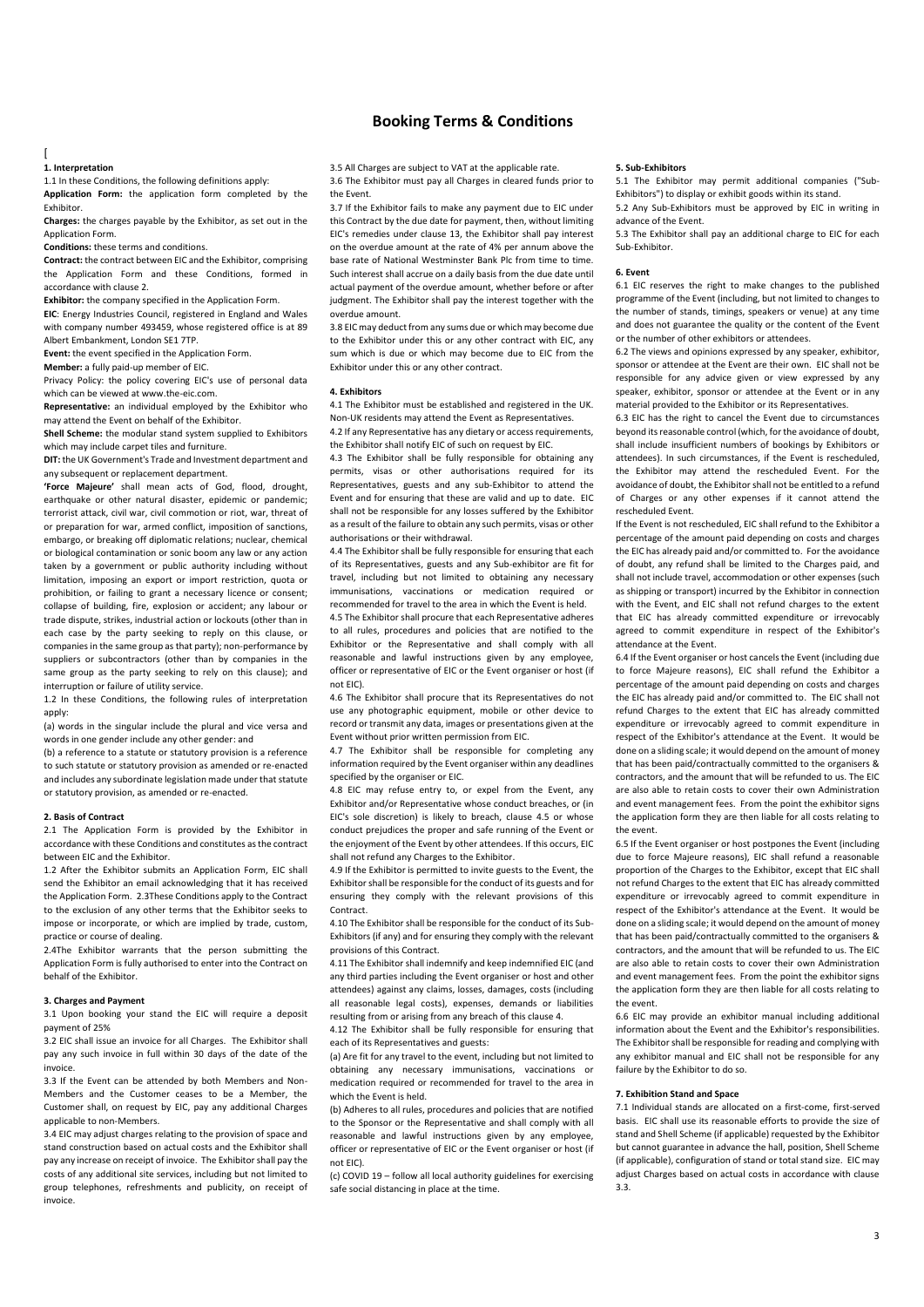7.2 EIC reserves the right to move the location of the Exhibitor's stand, or to alter the size of an Exhibitor's stand but only to the minimum extent necessary. The Exhibitor shall be liable for any consequential increase in costs.

7.3 COVID 19– EIC reserves the right to make adjustments to your stand to be in line with local and exhibitions rules regarding health and safety of exhibitors and visitors.

7.4 COVID 19 UK Group Lounge – The EIC might remove, adapt or modify the lounge and meeting space to fit in with health and safety requirements.

7.5 COVID 19 – EIC reserves the right to make adjustments to the event layout to meet local authority requirements for any enhanced health & safety restrictions put in place.

7.6 COVID 19 – EIC will exercise all necessary precautions to ensure the safety and wellbeing of all participants and notify all of any official guidelines for exercising safe social distancing in place during the event.

7.7 EIC shall take reasonable care to allocate space to Exhibitors which avoids inclusion of pillars and other obstructions or physical restrictions but the Exhibitor acknowledges that this shall not always be possible.

7.8 The Exhibitor shall ensure that the space, stand and Shell

Scheme (if applicable) allocated to it are adequate for its needs. 7.9 If the Exhibitor has booked a Shell Scheme, it shall not embellish the identity panels of its stand by using graphics outside or above the allocated stand space.7.10 If the Exhibitor has booked a free build or 'space only' stand: (a) it must supply technical drawings and graphics of its stand for approval in advance by EIC. EIC may approve or disapprove the technical drawings or graphics in its sole discretion;

(b) the stand shall not be higher than four metres; and

(c) the Exhibitor shall not use any hanging banners which extend above the four-metre height restriction.

7.11 The Exhibitor shall not:

(a) use any materials, logos or displays that are obscene offensive or defamatory or which would otherwise bring the reputation of EIC or the Event into disrepute; or

(b) cover or otherwise obscure any EIC or UK logos or branding on or around its stand.

7.12 The Exhibitor shall be liable for any damage it, its Representatives or its Sub-Exhibitors cause to the Shell Scheme and stand construction and any other facilities provided by EIC or the Event organiser, except that the Exhibitor shall not be liable for fair wear and tear.

#### **8. Event Materials**

8.1 All copyright, trade marks, techniques, models, processes, methodologies, know-how and other intellectual property rights (the "Know How") contained in the materials supplied to the Exhibitor, the Representatives and/or any Sub-Exhibitor by EIC (the "Materials") shall at all times be and remain the exclusive property of EIC (or its licensors). EIC hereby grants to the Exhibitor, subject to the terms of the Contract, a revocable, nonexclusive, non-transferable licence to use the Materials and Know How for its own internal business purposes. The Exhibitor shall not distribute, resell or otherwise disclose the Materials or the Know-How to any individual or company outside of its business organisation (including to group companies).

9. Liability

9.1 Nothing in the Contract limits or excludes EIC's liability for: (a) personal injury or death as a result of EIC's negligence;

(b) fraud or fraudulent misrepresentation; or

(c) any other liability which cannot by law be limited or excluded. 9.2 Subject to clause 9.1, EIC shall not be liable for:

(a) property damage which may be sustained during or become apparent as a result of attendance at the Event;

(b) direct loss of profits or revenue;

(c) direct loss of anticipated profits or revenue;

(d) direct loss of contracts;

(e) direct loss of savings or anticipated savings;

(f) any costs or expenses incurred by the Exhibitor or its Representatives in connection with the cancellation or rescheduling of an Event; or

(g) any indirect or consequential loss.

9.3 Subject to clause 9.1, EIC's maximum aggregate liability in contract, tort (including negligence) or otherwise, howsoever arising, out of or in connection with this Contract, shall be limited to the higher of a sum equal to the Charges paid or payable under this Contract and £10,000. Any sums refunded to the Exhibitor shall not exceed EIC's maximum liability pursuant to this clause  $9.3$ 

9.4 EIC shall have no liability whatsoever or howsoever arising in respect of any claim of which it is not notified in writing prior to the first anniversary of the Event.

#### **10. Travel and Freight Arrangements**

10.1 EIC may recommend travel or freight agents, stand contractors or accommodation. Exhibitors follow these recommendations at their own risk, and EIC shall not accept any liability whatsoever for any loss suffered by Exhibitors or their Representatives or Sub-Exhibitors as a result of following such recommendations.

10.2 EIC recommends that Exhibitors make flexible travel and accommodation arrangements. If an Event is rescheduled, EIC shall not be responsible for the cost of cancelled arrangements.

#### **11. Export Control**

11.1 The Exhibitor shall be completely responsible for any necessary applicable licences for export and import of equipment used, required or displayed at Events.

11.2 Any application to exhibit by a UK export agent must be sent well in advance of the cut off date. EIC shall not be liable for any failure to obtain, breach of or withdrawal of any applicable export or import licence.

11.3 The Exhibitor shall indemnify and keep indemnified EIC (and any third parties including the Event organiser or host and other attendees) against any claims, losses, damages, costs (including all reasonable legal costs), expenses, demands or liabilities resulting from or arising from any breach of this clause 11.

## **Booking Terms & Conditions**

#### **12. Publicity**

12.1 EIC may use information provided by the Exhibitor in publicity and sales materials prior to the Event. EIC is not responsible for any translation of the information provided by the Exhibitor, and the Exhibitor is advised to check the accuracy of any translation.

12.2 The Exhibitor shall be responsible for checking the accuracy of information of all forms, brochures and other publicity materials. If EIC sends a proof of any document to the Exhibitor for approval and the Exhibitor does not respond within the time limit specified by EIC, the Exhibitor shall be deemed to approve the document.

12.3 EIC may use photographs or quotes taken at Events in publicity and marketing materials, including on the EIC website at www.the-eic.com. The Exhibitor shall procure permission from each Representative for the taking and use of such photographs. The Exhibitor shall inform each Representative that if the Representative does not wish to be included in any photographs, the Representative must notify EIC staff prior to the photographs being taken.

#### **13. Termination**

13.1 EIC has the right to terminate the Contract with immediate effect by giving written notice to the Exhibitor if:

(a) The Exhibitor fails to pay any monies due to EIC (including membership fees), whether under this Contract or otherwise; or (b) The Event is a Member-only event, and the Exhibitor ceases to be a Member.

(c) The Exhibitor is in arrears with any monies due to EIC

13.2 If the Contract is terminated by EIC under clause 13.1, the Exhibitor shall not be entitled to a refund of any Charges paid. 13.3 The Exhibitor has the right to terminate the Contract at will with immediate effect by giving written notice to EIC:

(a) If the notice of cancellation is received before 12 months prior to the event start date - 10% of the Charges will be retained by EIC;

(b) If the notice of cancellation is received between 9 – 12 months prior to the event start date - 25% of the Charges will be retained by EIC;

(c) If the notice of cancellation is received 6- 9 months prior to the event start date - 50% of the Charges will be retained by EIC; (d) If the notice of cancellation is received 6 months or less prior to the event start date - 100% of the Charges will be retained by EIC. In this instance EIC shall endeavour to resell the exhibitor's space and if able to do so will refund 75% the charges recovered from the resale.

13.4 If you were to cancel your participation because of quarantine issues, travel problems, or internal company decisions, and the show was still going ahead, you would not be guaranteed a receive any refund, you are 100% liable.

13.5. Please note that if a quarantine is put in place in the country of the Event and/or UK, the exhibitors will be responsible to cover any additional expenses. If you chose not

to attend due to this, you will not be able to receive a refund. 13.4 Either party has the right to terminate the Contract immediately by notice in writing if the other party:

(a) is in material breach of any term of the Contract which would reasonably be regarded as serious. If such a breach is capable of being remedied so that it would no longer be a breach, the right to terminate only exists if the party at fault fails to take steps to remedy the breach within 30 days of notice from the innocent party; and

(b) becomes insolvent, bankrupt or has a receiver, manager, administrative receiver or liquidator appointed (as applicable).

13.5 The Contract will automatically terminate once the Event has taken place (or if the Contract is for a series of Events, when the last Event has taken place).

13.6 Termination or expiry of this Contract will not affect the rights and obligations of the parties held prior to the Contract being terminated, and clauses 4.11, 7.8. 8.1, 9, 12, 13 and 16 shall survive termination or expiry of the Contract.

#### **14. Force Majeure**

The EIC shall not be responsible for the loss of or damage to any property of the Exhibitor or any other person caused by theft, fire, defect in the Exhibition venue, storm, tempest, war, labour disputes, lockout, explosions, acts of god and general causes of Force Majeure (as defined), whether or not within the EIC Control or for any loss or damage sustained in the event that the opening or holding of the Exhibition is prevented, postponed or abandoned or if the exhibition venue becomes totally or partially unavailable for the holding of the Exhibition due to any of the foregoing causes, the Exhibitor shall hold the EIC safe and harmless from all loss and damage and in no event shall the Exhibitor have any claim of damages compensation of any kind against the EIC; and if it transpires that it is impossible to hold

the Exhibition as scheduled due to any reasons whatsoever, the already paid monies by the Exhibitor shall be refunded, after deducting the expenses committed to or paid by EIC. The EIC will also hold the right to invoice the full remaining amount.

14.1 Force Majeure Events include, amongst others, interruption in power supply, severe weather conditions, fire, flood, storm, earthquake, volcanic eruption, epidemic, pandemic, war, acts of terrorism, riots, uprisings, strikes and restrictions in obtaining materials and labour.

#### **15. Insurance**

15.1 The Exhibitor shall ensure that it and its Representatives are fully insured against accident, injury, loss or damage of any nature including for employers' liability, product liability and public liability. The Exhibitor shall comply with any reasonable requirements of EIC, the Event organiser and applicable law in this regard.

#### **16. Data Protection**

16.1 EIC may require personal information (including contact details and dietary and health information) about Representatives during the booking process to ensure that the requirements of Representatives are met at the Event. This information shall be collected and used in accordance with EIC's Data Protection Policy and Privacy Policy.

16.2 The information which the Exhibitor supplies to EIC may be used for publication (where the Exhibitor provides details for inclusion in EIC's directories, catalogues or Exhibitor lists and on EIC's website) and to provide the Exhibitor with information about similar events.

16.3 Information provided by Exhibitors may be transferred to DIT who may use this information to contact the Exhibitor or the Representative after the Event. EIC may also transfer the information to other EIC group companies outside the European Economic Area and will ensure that appropriate measures are in place to do so.

16.4 The Exhibitor shall procure permission from each Representative for EIC to collect and process personal information relating to each Representative in accordance with this clause 16 and EIC's Data Protection Policy and Privacy Policy. 16.5 The Exhibitor acknowledges that the transmission of information over the internet is not completely secure, and any transmission of information by the Exhibitor over the internet is at its own risk.

16.6 The Exhibitor shall indemnify, and keep indemnified, EIC against all costs, expenses, damages, loss, liabilities, demands, claims, fines, actions or proceedings which EIC may suffer or incur arising out of any breach of this clause 16.

#### **17. General**

17.1 The Contract sets out the entire agreement and understanding between the parties in respect of the Event and supersedes any prior agreements, arrangements, representations or understandings (whether oral or written) between the parties in relation to the Event. Each party has entered into the Contract in reliance only on the terms specifically contained in the Contract, and except where stated in the Contract, neither party will have any liability in respect of any other representation, warranty or promise made prior to the Contract.

17.2 Any notice to a party under the Contract shall be in writing signed by or on behalf of the party giving it and shall be sent by prepaid first class post to the receiving party's address as set out in the Application Form (the Exhibitor) and page one of these Conditions (EIC) or by email to events@the-eic.com. If a notice is given in accordance with this clause 17.2, it shall be deemed to have been received: